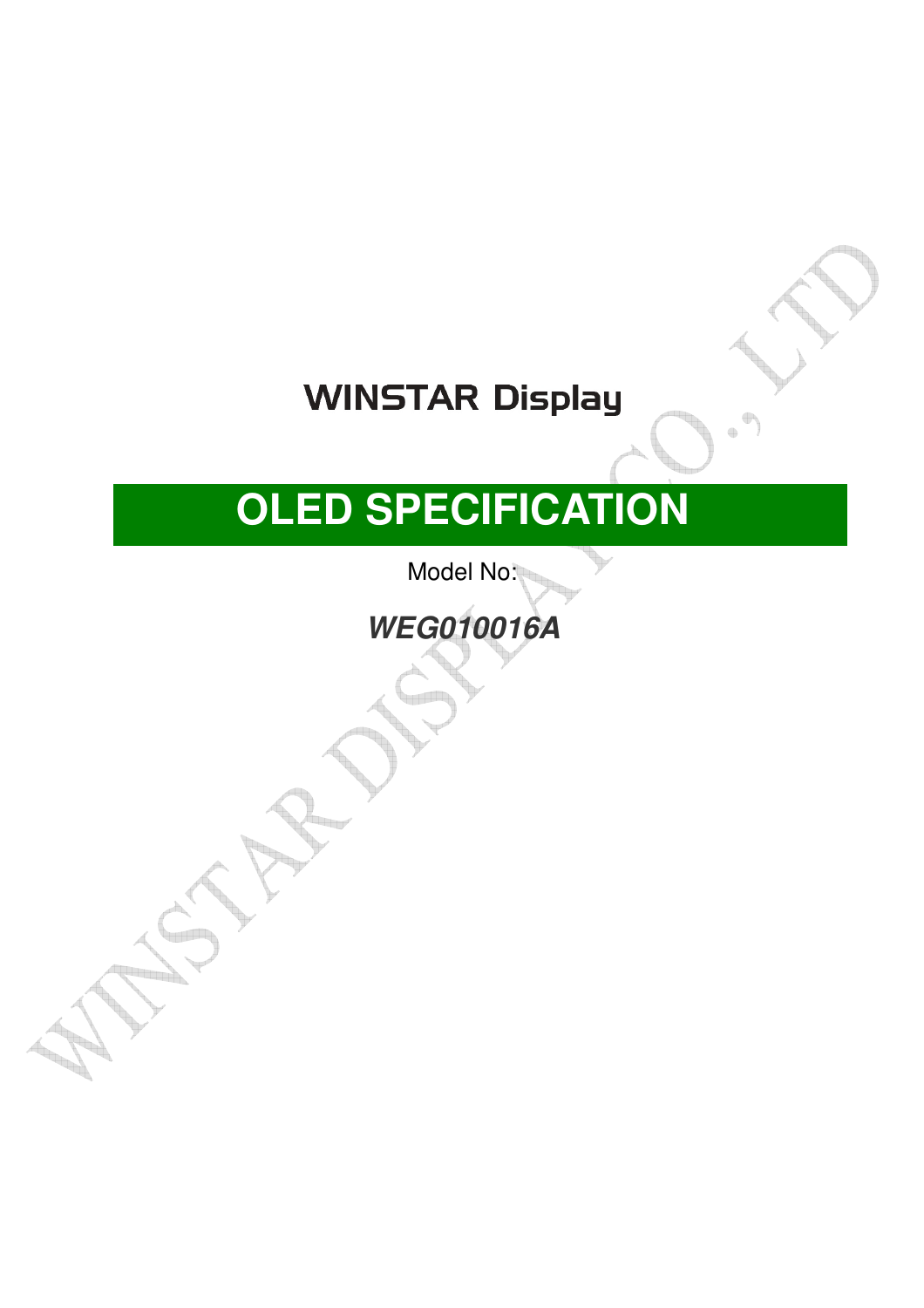### General Specification

| Item             | <b>Dimension</b>        | <b>Unit</b> |  |  |  |
|------------------|-------------------------|-------------|--|--|--|
| Dot Matrix       | 100*16 Dots             |             |  |  |  |
| Module dimension | 80.0 x 36.0 x 10.0(MAX) | mm          |  |  |  |
| View area        | 66.0 x 16.0             | mm          |  |  |  |
| Active area      | 59.95 x 11.15           | mm          |  |  |  |
| Dot size         | $0.55 \times 0.65$      | mm          |  |  |  |
| Dot pitch        | $0.60 \times 0.70$      | mm          |  |  |  |
| Panel Type       | OLED, Monochrome        |             |  |  |  |
| Duty             | 1/16                    |             |  |  |  |
| IC               | <b>WS0010-TX</b>        |             |  |  |  |
| Interface        | 6800, option 8080, SPI  |             |  |  |  |
| <b>Size</b>      | 2.4 inch                |             |  |  |  |

an a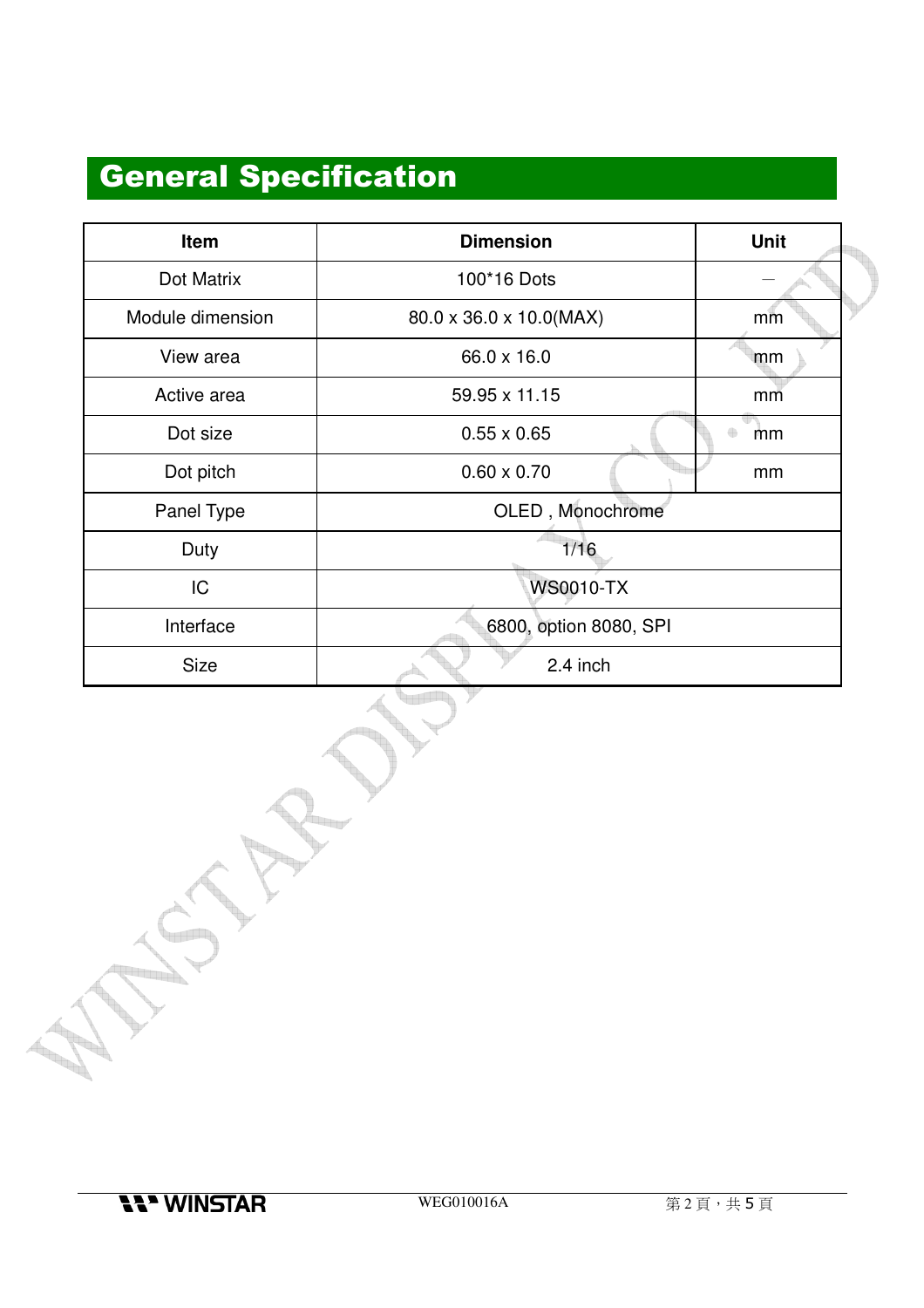#### Contour Drawing & Block Diagram

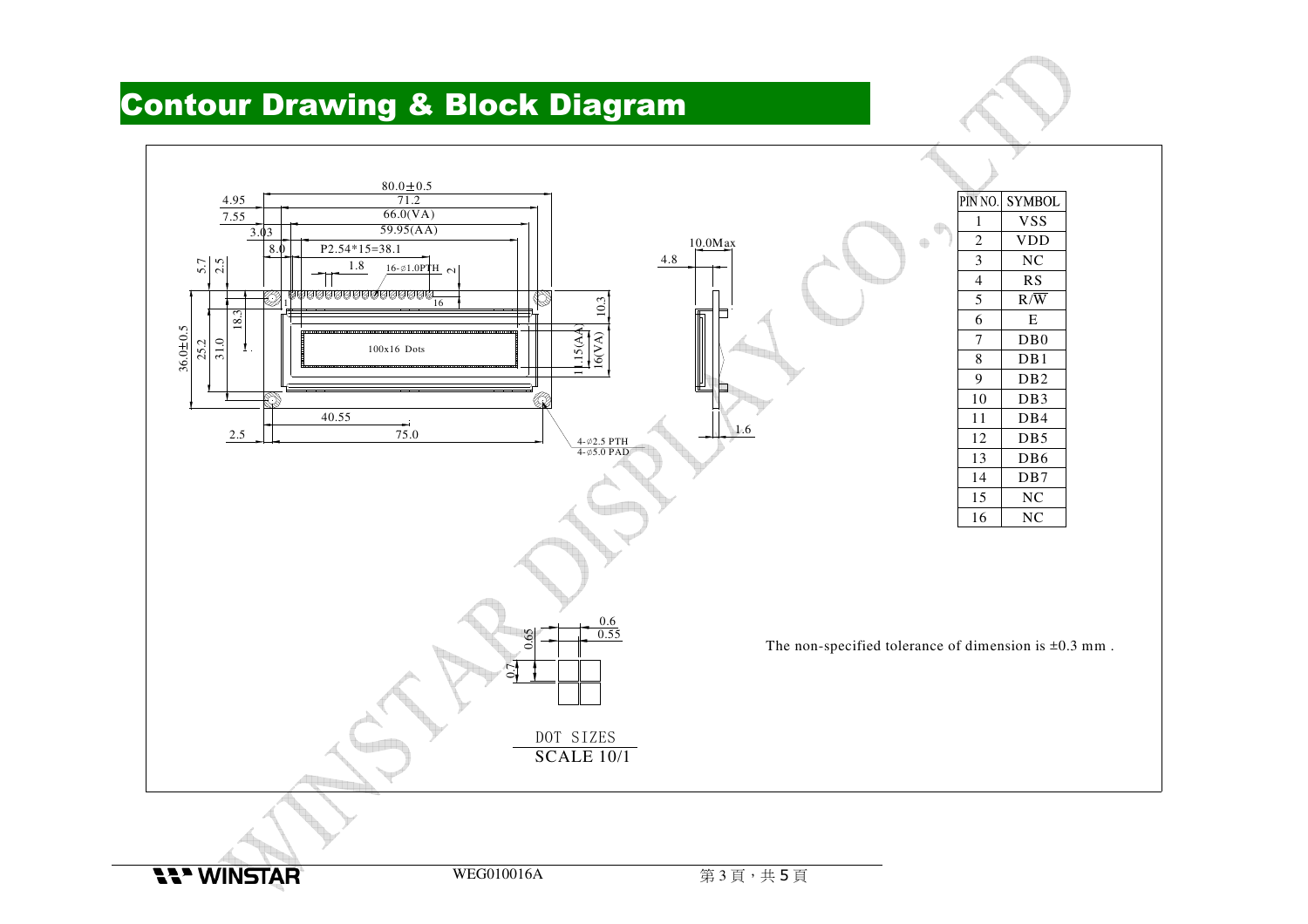#### Interface Pin Function

| Pin No. | <b>Symbol</b>   | Level                | <b>Description</b>                       |
|---------|-----------------|----------------------|------------------------------------------|
| 11      | VSS             | 0V                   | Ground                                   |
| 2       | VDD             | 5.0V                 | Supply Voltage for logic                 |
| Iз      | <b>NC</b>       |                      |                                          |
| 4       | <b>RS</b>       | H/L                  | H: DATA, L: Instruction code             |
| 5       | R/W             | H/L                  | H: Read(Module→MPU) L: Write(MPU→Module) |
| 16      | E               | $H, H \rightarrow L$ | Chip enable signal                       |
| 17      | DB <sub>0</sub> | H/L                  | Data bit 0                               |
| 18      | DB <sub>1</sub> | H/L                  | Data bit 1                               |
| l9      | DB <sub>2</sub> | H/L                  | Data bit 2                               |
| 10      | DB <sub>3</sub> | H/L                  | Data bit 3                               |
| 11      | DB4             | H/L                  | Data bit 4                               |
| 12      | DB <sub>5</sub> | H/L                  | Data bit 5                               |
| 13      | DB <sub>6</sub> | H/L                  | Data bit 6                               |
| 14      | DB7             | H/L                  | Data bit 7                               |
| 15      | <b>NC</b>       |                      |                                          |
| 16      | <b>NC</b>       |                      |                                          |

**Parties**